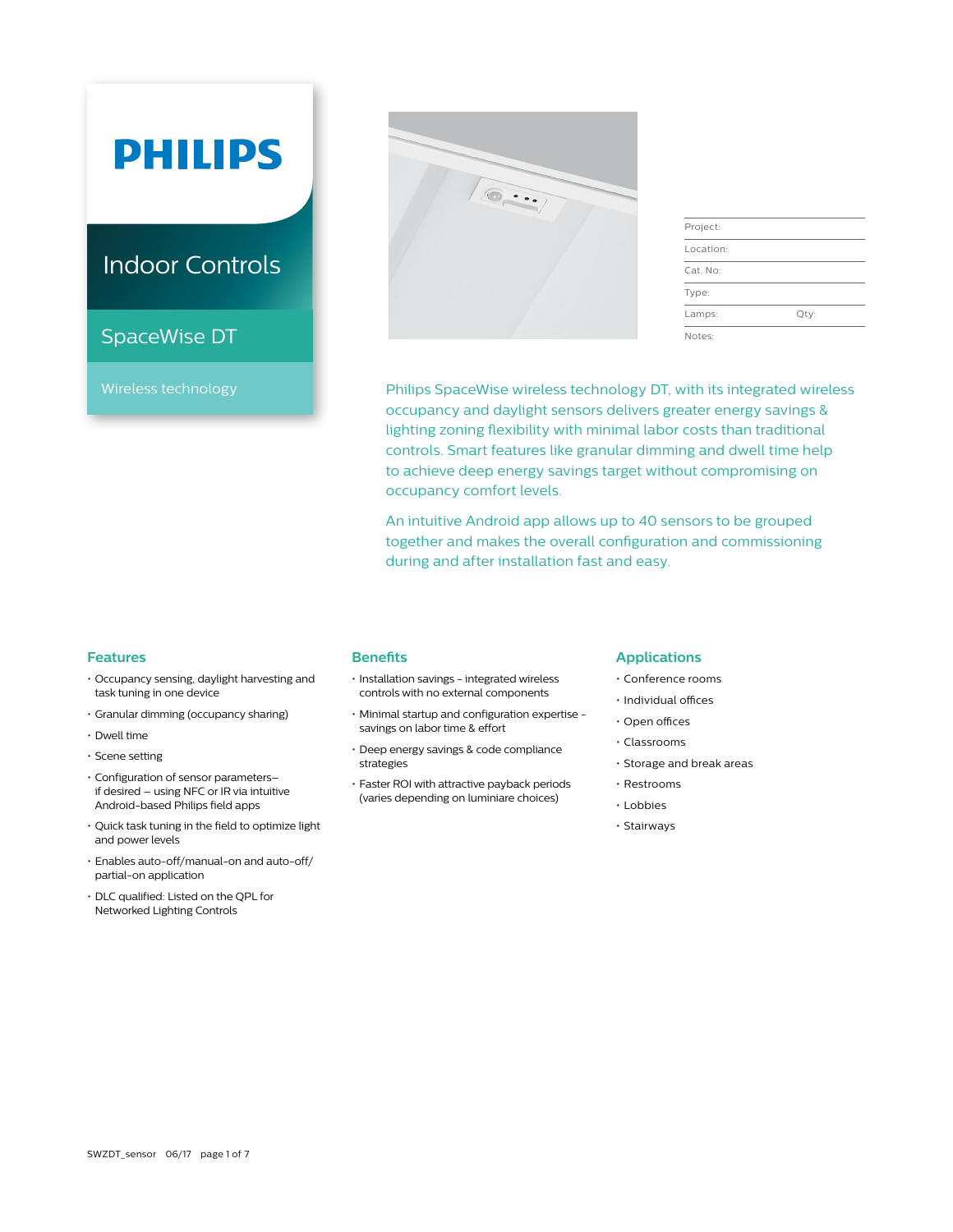### Wireless technology with dwell time functionality

#### **Product Data**

#### All specifications are typical and at 25°C Tcase unless otherwise specified.

| <b>Electrical Information</b>                        |                                                                                            |  |  |
|------------------------------------------------------|--------------------------------------------------------------------------------------------|--|--|
| <b>Input Voltage</b>                                 | Powered by SR driver low-voltage interface                                                 |  |  |
| <b>Current Consumption</b>                           | 13 <sub>m</sub> A                                                                          |  |  |
| <b>Nominal Power Consumption</b>                     | 200mW                                                                                      |  |  |
| <b>Standby Power</b>                                 | <1W on luminaire level, including driver standby power                                     |  |  |
| <b>Occupancy Sensing</b>                             |                                                                                            |  |  |
| Type                                                 | Passive infrared (PIR)                                                                     |  |  |
| Enable/Disable                                       | Default enabled                                                                            |  |  |
| <b>Occupancy Mode</b>                                | Auto-on/off, Manual-on/off, Manual-on/auto-off; Red LED indicates occupancy detected       |  |  |
| <b>Group Occupancy Sharing</b>                       | Enabled/disabled (default enabled)                                                         |  |  |
| <b>Group Lighting Behavior</b>                       | Background level, task level                                                               |  |  |
| Eco-On Level                                         | 5-100%                                                                                     |  |  |
| <b>Hold Time</b>                                     | 0.5 - 60 minutes                                                                           |  |  |
| <b>Viewing Angle</b>                                 | $X=72^\circ$ , Y = 86 $^\circ$ (See detection pattern)                                     |  |  |
| <b>Dwell Time</b>                                    | Enabled/disabled (default enabled)                                                         |  |  |
| <b>Background Light Level</b>                        | 0-100%                                                                                     |  |  |
| <b>Prolong Time</b>                                  | 0 minutes - infinite                                                                       |  |  |
| <b>Grace Fading</b>                                  | 0-25 seconds                                                                               |  |  |
| Response Time/Fading to Switch On/Off<br>0.7 seconds |                                                                                            |  |  |
| <b>Daylight Sensing</b>                              |                                                                                            |  |  |
| Enable/Disable                                       | Default enabled                                                                            |  |  |
| <b>Auto-Calibration</b>                              | Upon power-up                                                                              |  |  |
| <b>Viewing Angle</b>                                 | 40° (half value sensitivity); 2% cut-off point at 75°                                      |  |  |
| <b>Task Tuning</b>                                   |                                                                                            |  |  |
| <b>Full Light Setting</b>                            | 0-100%                                                                                     |  |  |
| <b>Environment &amp; Approbation</b>                 |                                                                                            |  |  |
| <b>Operating Ambient Temperature Range</b>           | 0°C to 55°C                                                                                |  |  |
| <b>Operating Humidity</b>                            | 0 - 95% non condensing                                                                     |  |  |
| <b>Storage Temperature</b>                           | -25°C to 85°C                                                                              |  |  |
| <b>Storage Humidity</b>                              | 0-95% non condensing                                                                       |  |  |
| <b>Max Case Temperature (Tcase)</b>                  | $55^{\circ}$ C                                                                             |  |  |
| <b>Agency Approbations</b>                           | UL, CSA; Tested and approved for use in plenums; FCC ID: 2AF2N-SNS100; IC: 20659-SNS100    |  |  |
| Certification                                        | California Title 20                                                                        |  |  |
| Digital Interface                                    | Xitanium SR                                                                                |  |  |
| Other                                                |                                                                                            |  |  |
| <b>LED Status Indicators</b>                         | Red, Yellow. Yellow LED on: Vacancy & Sensor is functional; Red LED on: Occupancy detected |  |  |
| Max Distance Switch-to-First-Fixture                 | 33ft line-of-sight                                                                         |  |  |
| <b>Max Distance Fixture-to-Fixture</b>               | 40ft line-of-sight                                                                         |  |  |
| No. Switches per Group                               | 5 max                                                                                      |  |  |
| <b>Field Configuration</b>                           | via NFC or IR, parameters set via Philips field apps                                       |  |  |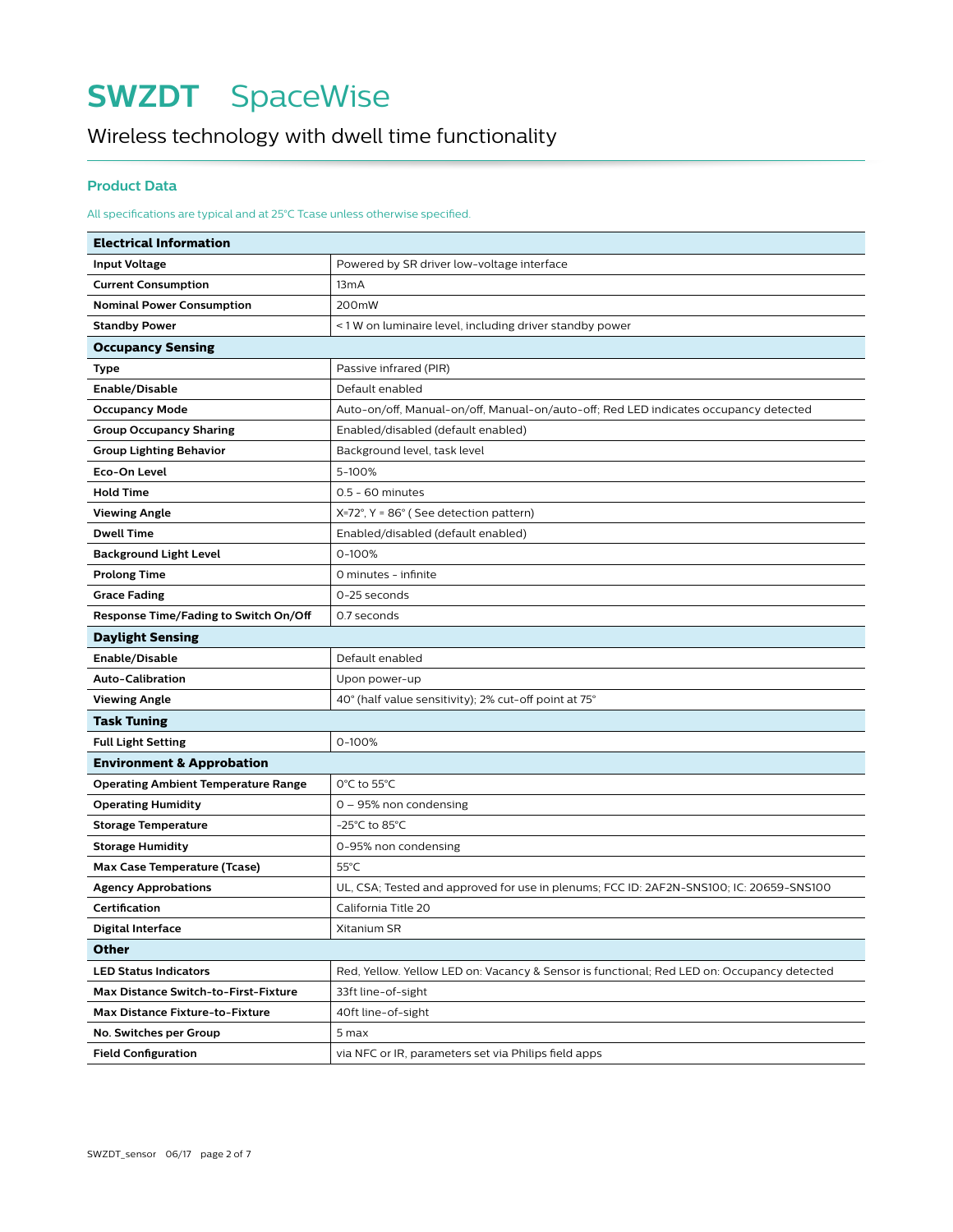### Wireless technology with dwell time functionality

#### **Occupancy Sensing**

The detection area for the movement sensor can be roughly divided into two parts:

- Minor movement (person moving ≤ 3.0'/s or 0.9m/s).
- Major movement (person moving  $\geq 3.0$ //s or 0.9m/s).





| Height  | <b>Minor Movement</b> |                | <b>Major Movement</b> |                |
|---------|-----------------------|----------------|-----------------------|----------------|
|         | Υ1                    | X <sub>1</sub> | Υ2                    | X <sub>2</sub> |
| 8'/2.4m | 10'/2.9m              | 9'/2.7m        | 15'/4.5m              | 9'/2.9m        |
| 10'/3m  | 12'/3.6m              | 11'/3.4m       | 18'/5.4m              | 12'/3.6m       |

Note: Longer dimension of detection area (Y1, Y2) is parallel to longer dimension of sensor.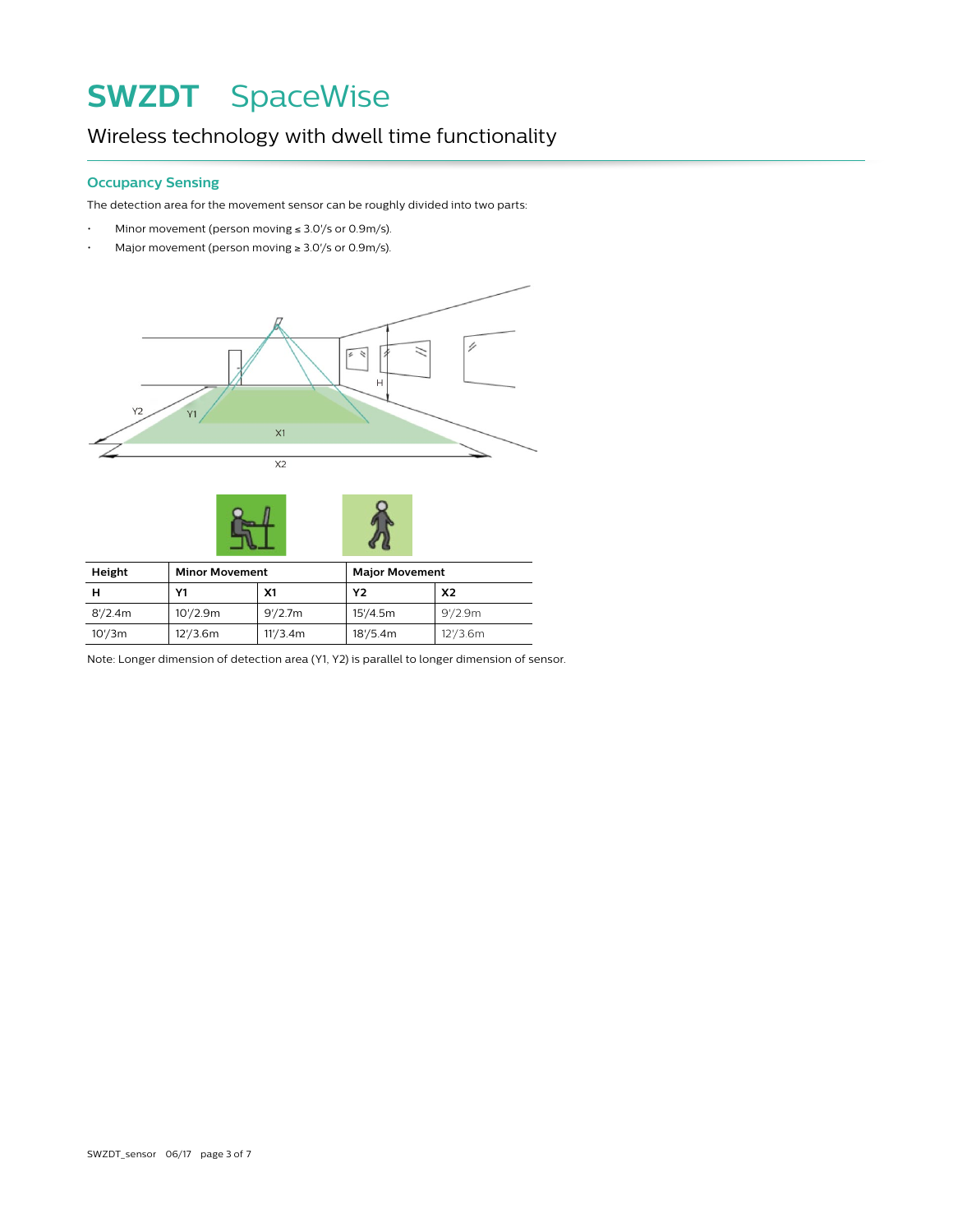### Wireless technology with dwell time functionality

#### **Occupancy Sensing (continued)**

**Full-On Sequence (Dwell time disabled) Eco-On Level = Task Level**



#### **Partial-On Sequence with Dwell Time enabled Eco-On Level < Task Level**

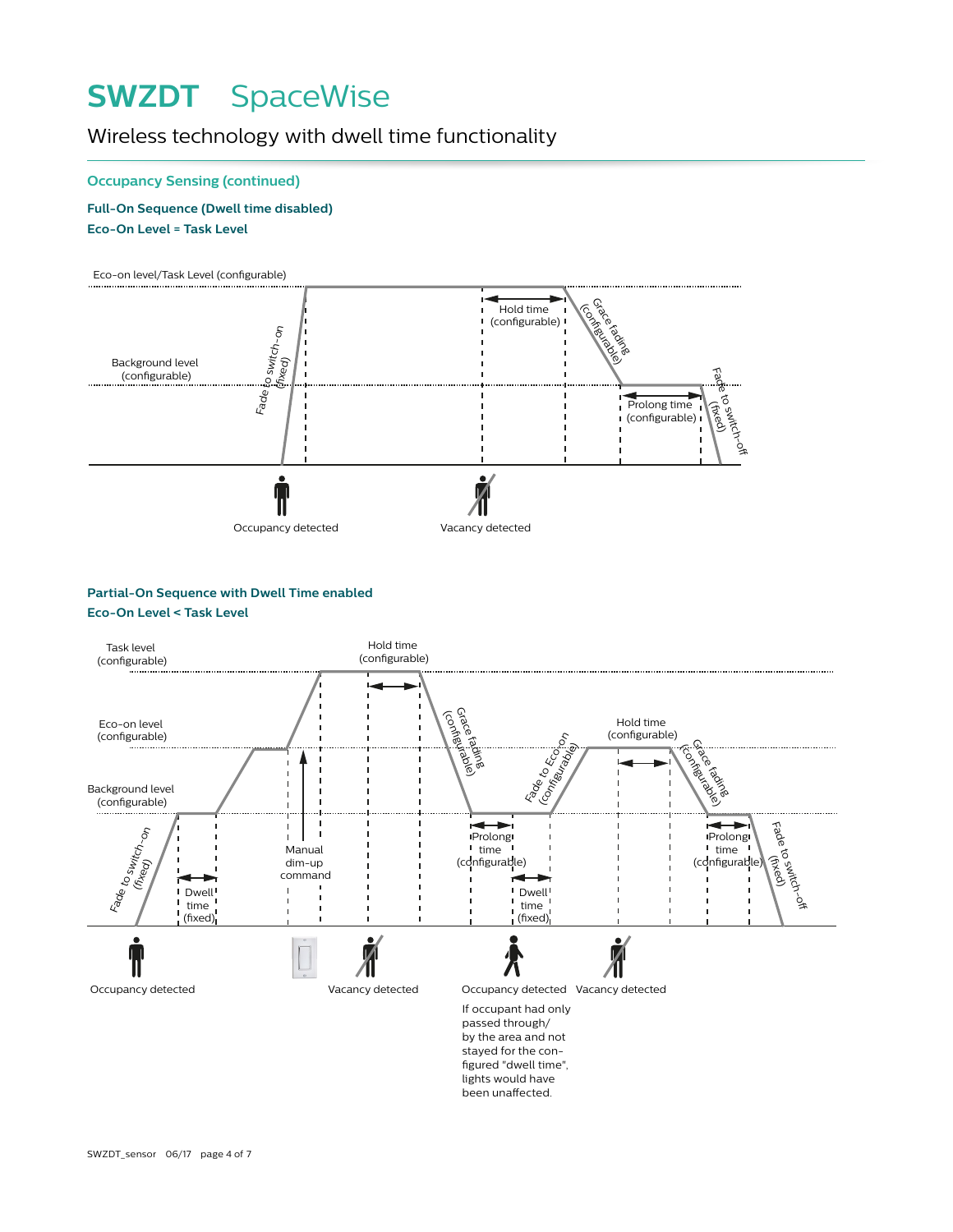### Wireless technology with dwell time functionality

#### **Daylight Sensor**

The light sensor measures the total amount of light in a circular field of ≈80% of the PIR detection area. The following aspects should be observed during installation:

- Minimum distance from the window  $\geq 2.0'/0.6$ m.
- Prevent light reflections from outside entering the sensor (for example sunlight reflection on a car bonnet) as this will lead to incorrect light regulation.

As a guideline the formula 0.72 x H can be used to calculate the minimum distance between the window and sensor whereby H is the height from the bottom of the window to the ceiling.

When daylight sensing is enabled, maximum task level lighting will be 95% of the luminaire labeled value. 100% of labeled value can be achieved via the wall switch.

#### **Photosensor Spatial Response**



#### **Photosensor Spectral Response**

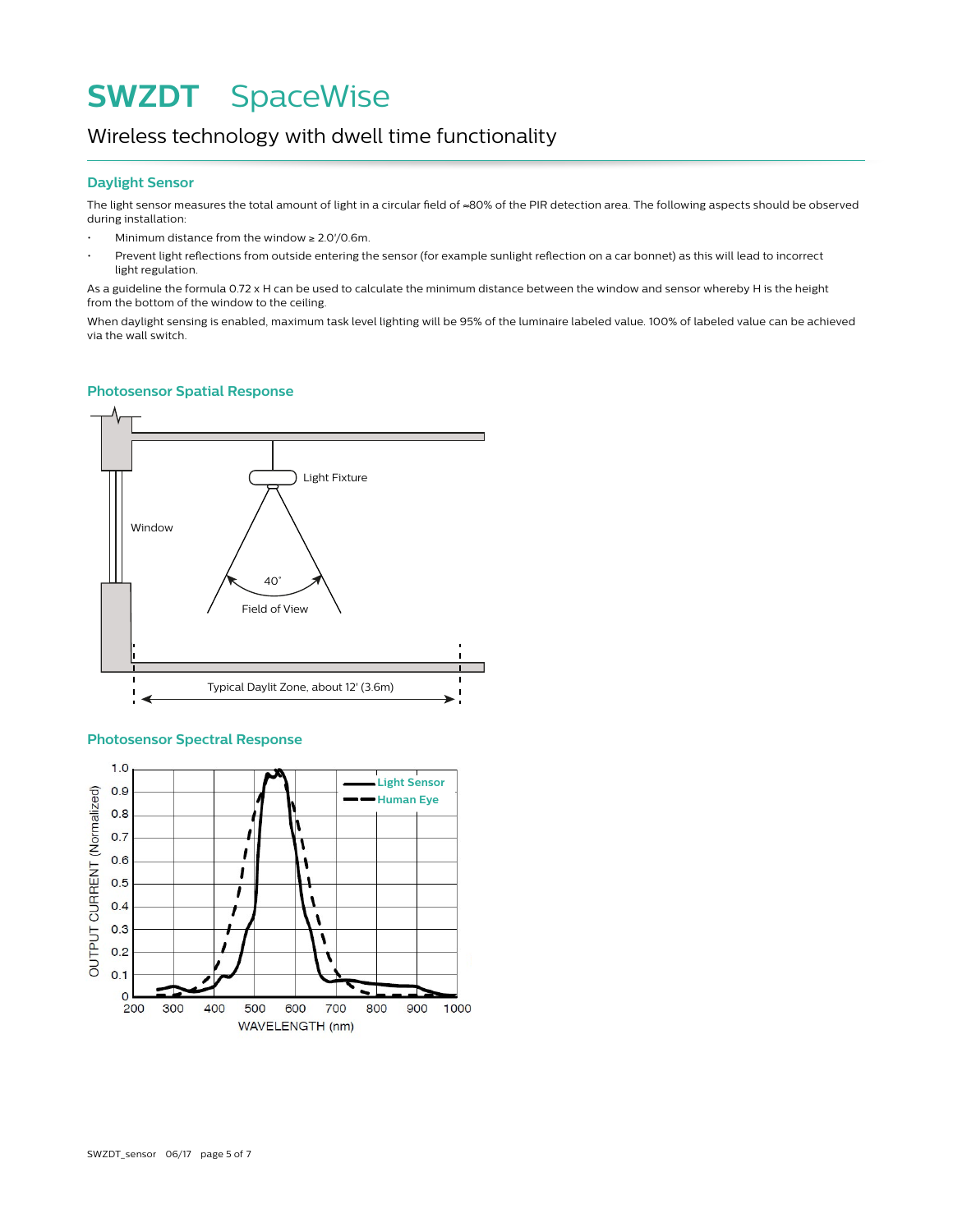### Wireless technology with dwell time functionality

#### **Philips Field Apps: NFC and IR**



Sensor parameters can be configured via Philips field apps. Two versions are available:

- 1. NFC This app allows configuring sensor parameters only when you can physically access the sensor with a smartphone.
- 2. IR This app allows configuring sensor parameters plus enables grouping to a wireless switch, which can be done with the IR feature of applicable phones from floor level.

You must first register for the app to receive a username and password, then download Philips field apps from the Google Play Store.

Refer to the website for registration details: www.usa.lighting.philips.com/support/support/tools/

#### **Default Factory Settings**

| <b>Occupancy Detection</b> | Auto-on, Enabled |
|----------------------------|------------------|
| Daylight-Based Control     | Auto-on, Enabled |
| <b>LED</b> Indicator       | Enabled          |
| Occupancy Mode             | Auto-on/off      |
| Group Occupancy Sharing    | Enabled          |
| Dwell Time                 | Enabled          |
| Group Lighting Behavior    | Background level |
| Field Task Tuning          | 100%             |
| Eco-On Level               | 100%             |
| Background Light Level     | 20%              |
| Hold Time                  | 15 minutes       |
| Prolong Time               | 15 minutes       |
| Grace Fading               | 10 seconds       |
| Fade to Switch-On          | 0.7 seconds      |
| Fade to Switch-Off         | 0.7 seconds      |
|                            |                  |